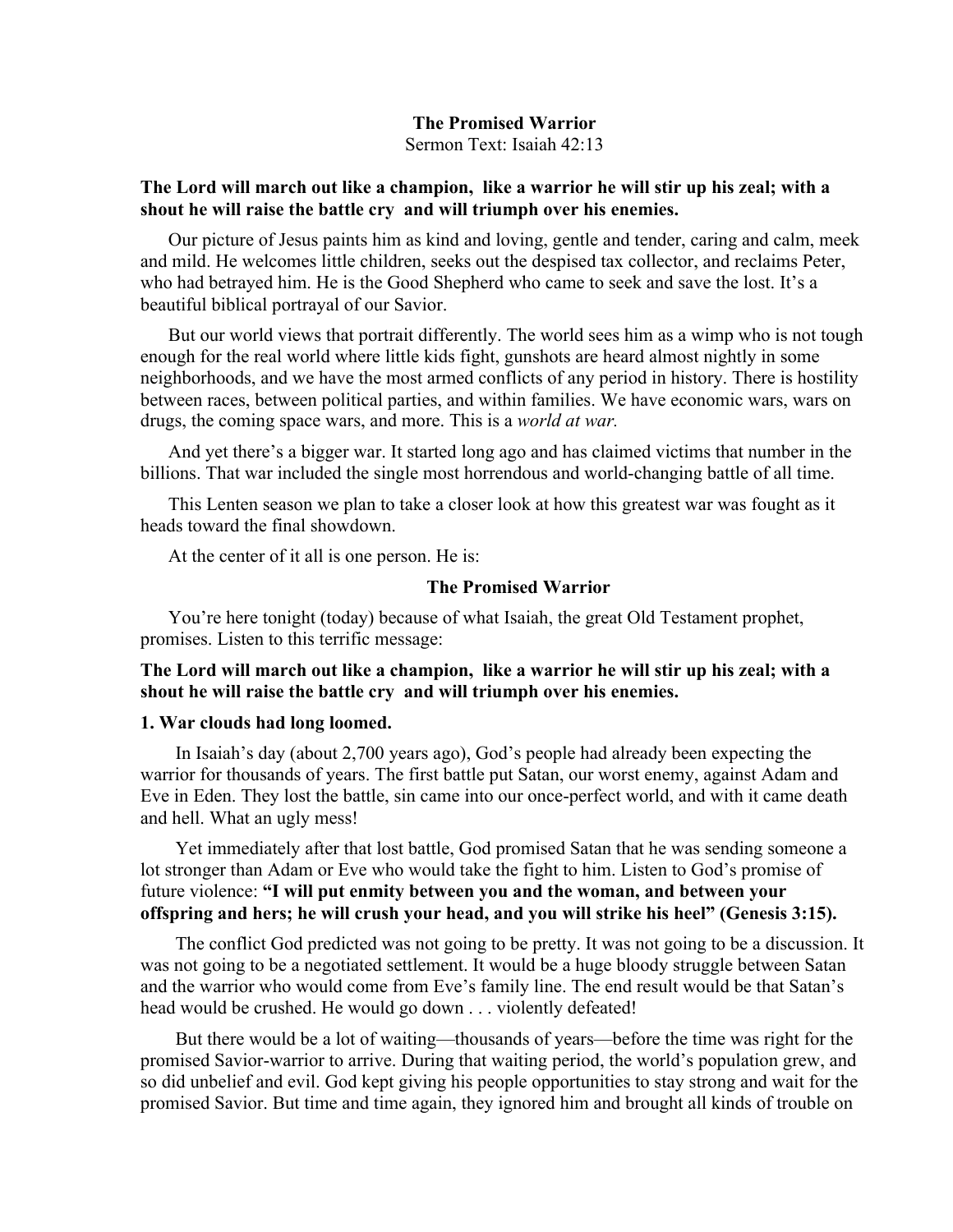### themselves.

You know the reason. They had something sinister deep inside of them. It's the same defect that infects all of us. The Bible calls it sin. No medical procedures can remove it. A surgeon's knife cannot cut it out. There is no drug that will remove it. Radiation can't burn it out of us. It's our enemy of the worst kind, and it has enemy relatives who come along with it—the devil; a corrupt, damaged world; and finally, death. There can be no peace treaty with this deadly enemy. Instead, a war must be waged so it can be totally wiped out. Isaiah's words indicate that the war clouds are on the horizon.

This Lenten season is traditionally an excellent time for us to think about our lives, to take on a fresh zeal toward repentance, and to prepare for Holy Week. The sin inside still plagues us. We are very aware that there are forces bigger than us that are at work underneath everything forces that are dragging us down, damning us. We need somebody who is real and bigger to fight for us. This is a battle for our lives now and for eternity. Very real enemies are lined up against us. Some we can see, and many we cannot. The clouds loom large in our own lives.

Like Judah in Isaiah's day, there's a cry that starts deep in our hearts. We are desperate and weary and in need of help. When St. Paul took an honest look at his own life, he said it like this: **"What a wretched man I am! Who will rescue me from this body that is subject to death?" (Romans 7:24).**

Isaiah had good news for the nation of Judah. It was good news for St. Paul. And it is really good news for us!

# **The Lord will march out like a champion, like a warrior he will stir up his zeal; with a shout he will raise the battle cry and will triumph over his enemies.**

#### **2. The promised champion and warrior is coming!**

Isaiah makes it clear that God is a promise maker. He is a God who gives hope—and here it is: He tells God's people that a CHAMPION will march out. This warrior is a HERO of the highest order . . . the greatest in world history. Look around this wonderful book of Isaiah and learn who this special conqueror is. He will have a special birth (Isaiah 7:14); he will be a world ruler (Isaiah 9:6). He is God's special servant who would bring a judgment of righteousness (justice) to the entire unrighteous world (Isaiah 42:1). His deep battle wounds would result in our ultimate healing (Isaiah 53:5). Isaiah didn't know when he would come—that was God's business. But he was certain of this: He WOULD come!

Seven hundred more years went by. A lot of waiting. But this promise was given to boost the faith of God's people to provide them the vision they needed to see the victory that was coming.

He is a WARRIOR! The picture isn't just of somebody strong on the outside with bulging muscles and superior weapons like Goliath. He is certainly not a weakling who kneels before his enemies in defeat or cringes in fear. Rather, he is a powerful fighter who knows what battles are all about. Who do you think threw Satan out of heaven? When Joshua was near Jericho, whose walls were about to fall, who was that man **"standing in front of him with a drawn sword in his hand" (Joshua 5:13)**? Who single-handedly struck down 185,000 experienced Assyrian soldiers when they came to destroy Jerusalem? The Lord of hosts of the Old Testament was none other than the preincarnate Christ! This warrior has thousands of years of experience in war, all as a winner. He is definitely not a wimp! This warrior stirs up his zeal; he gets pumped for the coming struggle. He loves the people he created, and he is rightfully jealous when the evil one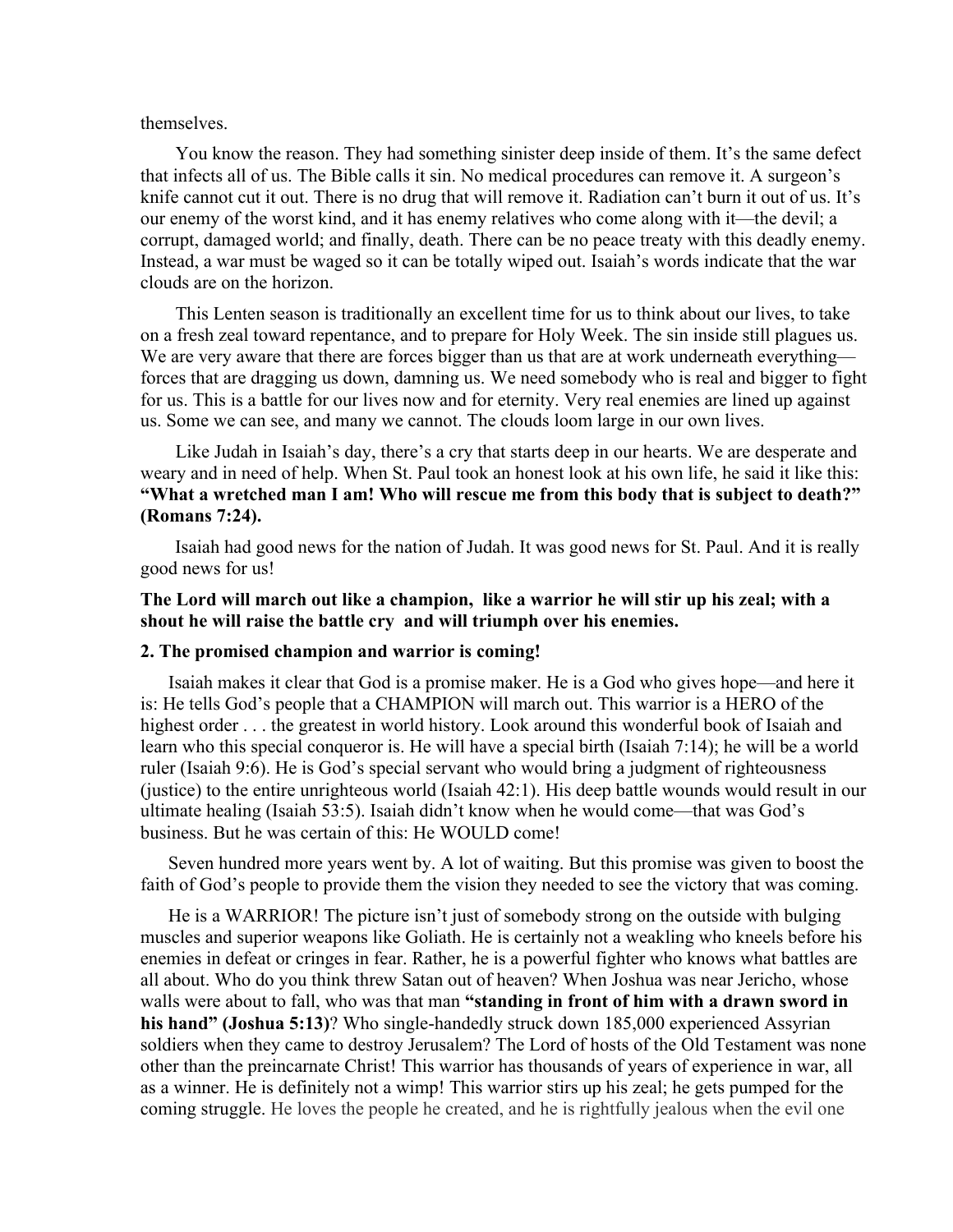comes to tear them away and damn them. His wrath is definitely aroused!

He is someone so strong that he can willingly *allow* others to take him captive (only after he has knocked them down to the ground to demonstrate his power over them), beat him, wound him, and even put him on a cross. They could only do that because it was all part of his strategy. He endured it all while knowing that he could at any moment stop the whole thing and blast them with the same power he used in making the universe. Imagine that—just by saying, "Let there be," he brought our universe into existence! As he told his disciples (Matthew 26:53), he could call on his army of angels—millions of them, if he so desired—to stomp on them like so many ants.

The Jewish leaders and Roman soldiers could not and did not kill him. Only he could willingly give up his life, and he only did that when his last enemy was destroyed.

There have been many famous warriors over the ages: the samurai, the ninja, the US Navy Seal Team Six soldier. None of them can hold a candle to this warrior because none of them possess what he had inside him. He didn't need body armor, advanced firepower, or a weaponized virus. He was like us but with one important difference: He was without sin. He was pure and holy. He was totally righteous and good. He was sent as our substitute. There was no sin or deceit in him. Not once during his entire lifetime on this earth did he ever think, say, or do something sinful. Even in battle, his only motive was love, pure love for both friend and foe alike.

You know who this warrior is, don't you? [Perhaps you might encourage your congregation to say his name.] And here is the really good news: **"With a shout he will raise the battle cry and will triumph over his enemies" (Isaiah 42:13).**

#### **3. The warrior will triumph!**

Our promised warrior would come with a very unique battle cry. It came not at the beginning but at the very end of the battle. Both friend and foe alike are affected by the cry. You've heard that cry. You hear it tonight (today), perhaps not directly, but it's here. You hear it echoed every Sunday in this place and every day that you devote yourself to studying God's gospel. It's this: **"Jesus said, 'It is finished.' With that, he bowed his head and gave up his spirit" (John 19:30).**

You recognize that as the sound of triumph—just as Isaiah had predicted—as our warrior brought the end to the battle for the world. His work for you and me was done. Our good and faithful Lord has won. The cry of triumph means that all our sin and guilt is forgiven. It means we are clothed with our warrior's victory. His righteousness covers us. The Old Testament gospel writer Isaiah describes it like this: **"Speak tenderly to Jerusalem, and proclaim to her that her hard service has been completed, that her sin has been paid for, that she has received from the Lord's hand double for all her sins" (Isaiah 40:2).**

Let there be no doubt here tonight (today) that Jesus Christ, the long-promised championwarrior, came and won that war for our souls. It wasn't easy and it wasn't without great pain, even death. The great news is that he has indeed conquered not only Satan and hell but also death itself!

And because of his final victory, your guilt before God has been taken away. Your step is